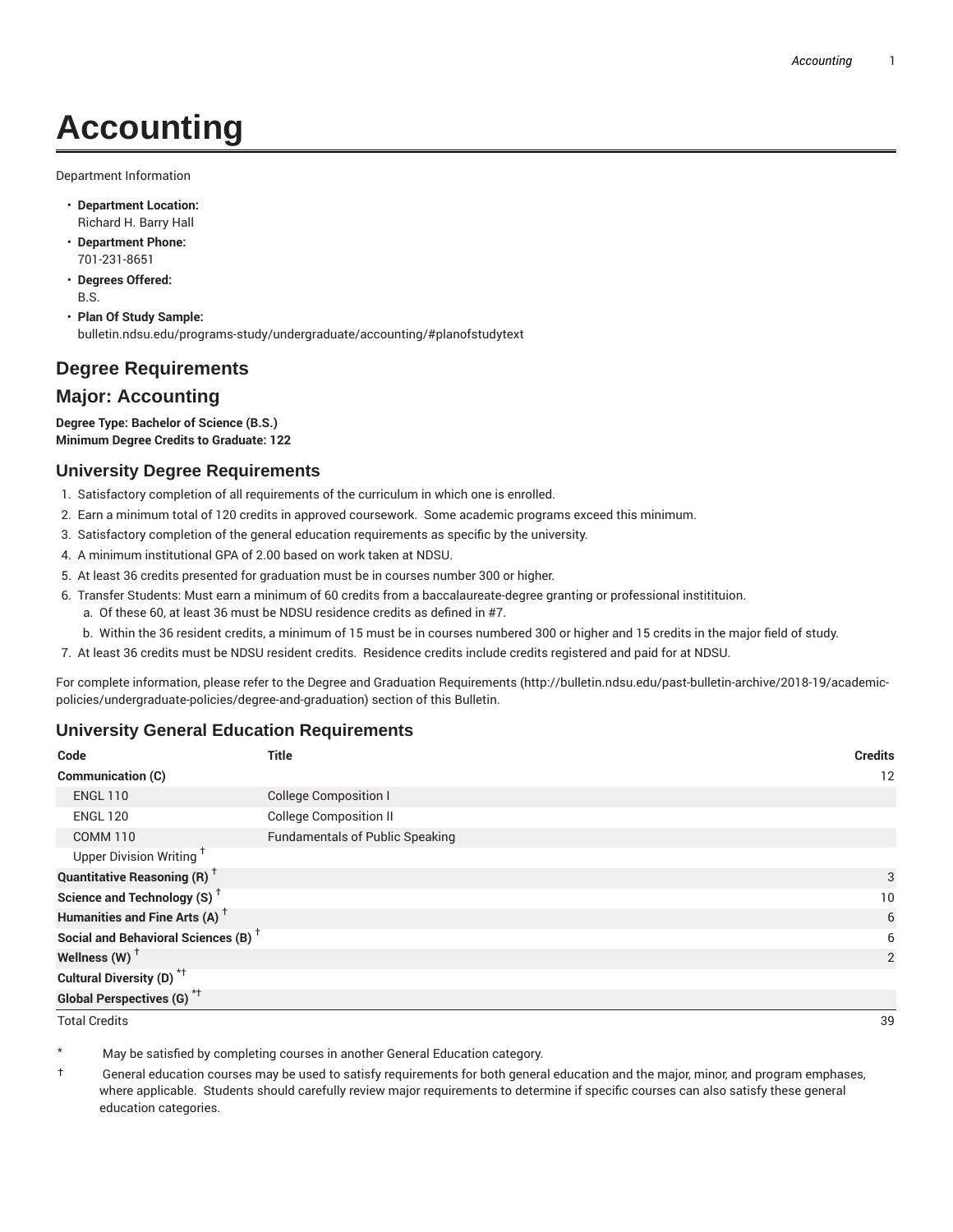• A list of university approved general education courses and administrative policies are available here (http://bulletin.ndsu.edu/past-bulletinarchive/2018-19/academic-policies/undergraduate-policies/general-education/#genedcoursestext).

#### **Accounting Requirements**

| Code                                                                                                                                                                                                                                                  | <b>Title</b>                                                                               | <b>Credits</b> |  |  |
|-------------------------------------------------------------------------------------------------------------------------------------------------------------------------------------------------------------------------------------------------------|--------------------------------------------------------------------------------------------|----------------|--|--|
| <b>Pre-College of Business Requirements</b>                                                                                                                                                                                                           |                                                                                            |                |  |  |
| ACCT 200                                                                                                                                                                                                                                              | Elements of Accounting I (Requires a grade of B or better) $^2$                            | 3              |  |  |
| ACCT 201                                                                                                                                                                                                                                              | Elements of Accounting II (Requires a grade of B or better) <sup>2</sup>                   | 3              |  |  |
| <b>COMM 110</b>                                                                                                                                                                                                                                       | Fundamentals of Public Speaking (May satisfy general education category C) <sup>2</sup>    | 3              |  |  |
| <b>ECON 201</b>                                                                                                                                                                                                                                       | Principles of Microeconomics (May satisfy general education category B and G) $^2$         | 3              |  |  |
| <b>ECON 202</b>                                                                                                                                                                                                                                       | Principles of Macroeconomics (May satisfy general education category B and G) <sup>2</sup> | 3              |  |  |
| <b>ENGL 110</b>                                                                                                                                                                                                                                       | College Composition I (May satisfy general education category C) <sup>2</sup>              | 4              |  |  |
| <b>ENGL 120</b>                                                                                                                                                                                                                                       | College Composition II (May satisfy general education category C) <sup>2</sup>             | 3              |  |  |
| <b>PHIL 216</b>                                                                                                                                                                                                                                       | Business Ethics (May satisfy general education category A) <sup>2</sup>                    | 3              |  |  |
| <b>PSYC 111</b>                                                                                                                                                                                                                                       | Introduction to Psychology (May satisfy general education category B) <sup>2</sup>         | 3              |  |  |
| or SOC 110                                                                                                                                                                                                                                            | Introduction to Sociology                                                                  |                |  |  |
| <b>MIS 116</b>                                                                                                                                                                                                                                        | Business Use of Computers (May satisfy general education category S) <sup>2</sup>          | 3              |  |  |
| <b>STAT 330</b>                                                                                                                                                                                                                                       | Introductory Statistics (May satisfy general education category R)                         | 3              |  |  |
| <b>STAT 331</b>                                                                                                                                                                                                                                       | Regression Analysis <sup>2</sup>                                                           | $\overline{2}$ |  |  |
| <b>MATH 144</b>                                                                                                                                                                                                                                       | Mathematics for Business <sup>2</sup>                                                      | 4              |  |  |
| <b>Accounting Major Requirements</b> <sup>3</sup>                                                                                                                                                                                                     |                                                                                            |                |  |  |
| <b>ENGL 320</b>                                                                                                                                                                                                                                       | Business and Professional Writing (May satisfy general education category C)               | 3              |  |  |
| <b>FIN 320</b>                                                                                                                                                                                                                                        | Principles of Finance <sup>1</sup>                                                         | 3              |  |  |
| <b>MGMT 320</b>                                                                                                                                                                                                                                       | Foundations of Management <sup>1</sup>                                                     | 3              |  |  |
| <b>MRKT 320</b>                                                                                                                                                                                                                                       | Foundations of Marketing <sup>1</sup>                                                      | 3              |  |  |
| <b>BUSN 430</b>                                                                                                                                                                                                                                       | Legal and Social Environment of Business <sup>1</sup>                                      | 3              |  |  |
| <b>BUSN 489</b>                                                                                                                                                                                                                                       | Strategic Management (Capstone Course)                                                     | 3              |  |  |
| <b>MIS 320</b>                                                                                                                                                                                                                                        | Management Information Systems <sup>1</sup>                                                | 3              |  |  |
| ACCT 311                                                                                                                                                                                                                                              | Intermediate Accounting I (requires a grade of C or better)                                | 4              |  |  |
| <b>ACCT 312</b>                                                                                                                                                                                                                                       | Intermediate Accounting II                                                                 | $\overline{4}$ |  |  |
| ACCT 318                                                                                                                                                                                                                                              | <b>Taxation in Management Decisions</b>                                                    | 3              |  |  |
| or ACCT 418                                                                                                                                                                                                                                           | Tax Accounting I                                                                           |                |  |  |
| ACCT 320                                                                                                                                                                                                                                              | <b>Cost Management Systems</b>                                                             | 3              |  |  |
| ACCT 420                                                                                                                                                                                                                                              | <b>Accounting Information Systems</b>                                                      | 3              |  |  |
| ACCT 421                                                                                                                                                                                                                                              | Auditing I                                                                                 | 3              |  |  |
| ACCT 300-400                                                                                                                                                                                                                                          | <b>Accounting Elective</b>                                                                 | 3              |  |  |
| 9<br>300-400 Level Courses: Any course in BUSN, FIN, MIS, MGMT, MRKT, or ECON 324; includes courses cross-listed with CoB courses; excludes<br>LEAD prefix courses and BUSN 318. Courses numbered 394/494 require departmental approval. <sup>3</sup> |                                                                                            |                |  |  |
| <b>Accounting Practicum</b>                                                                                                                                                                                                                           |                                                                                            | 3              |  |  |
| Students must complete one of the following options:                                                                                                                                                                                                  |                                                                                            |                |  |  |
| ACCT 397                                                                                                                                                                                                                                              | Fe/Coop Ed/Internship                                                                      |                |  |  |
| ACCT 413                                                                                                                                                                                                                                              | Accounting Internship                                                                      |                |  |  |
| <b>AGEC 371</b>                                                                                                                                                                                                                                       | <b>Export Management</b>                                                                   |                |  |  |

Total Credits 96

1 Denotes Common Body of Knowledge (CBK) course.

UNIV 492 Study Abroad

2 Pre-college and pre-accounting major courses. A grade of 'C' or better for pre-college and pre-accounting major courses is required for admission into the Accounting major. The only exception is ACCT 200 Elements of Accounting I and ACCT 201 Elements of Accounting II, which require grades of 'B' or better.

3 Students must earn a grade of 'C' or better, and have a minimum 2.5 cumulative GPA, in ALL courses included in the professional program (i.e., all required courses, elective requirements, and additional 300-400 level CoB electives or breadth electives).